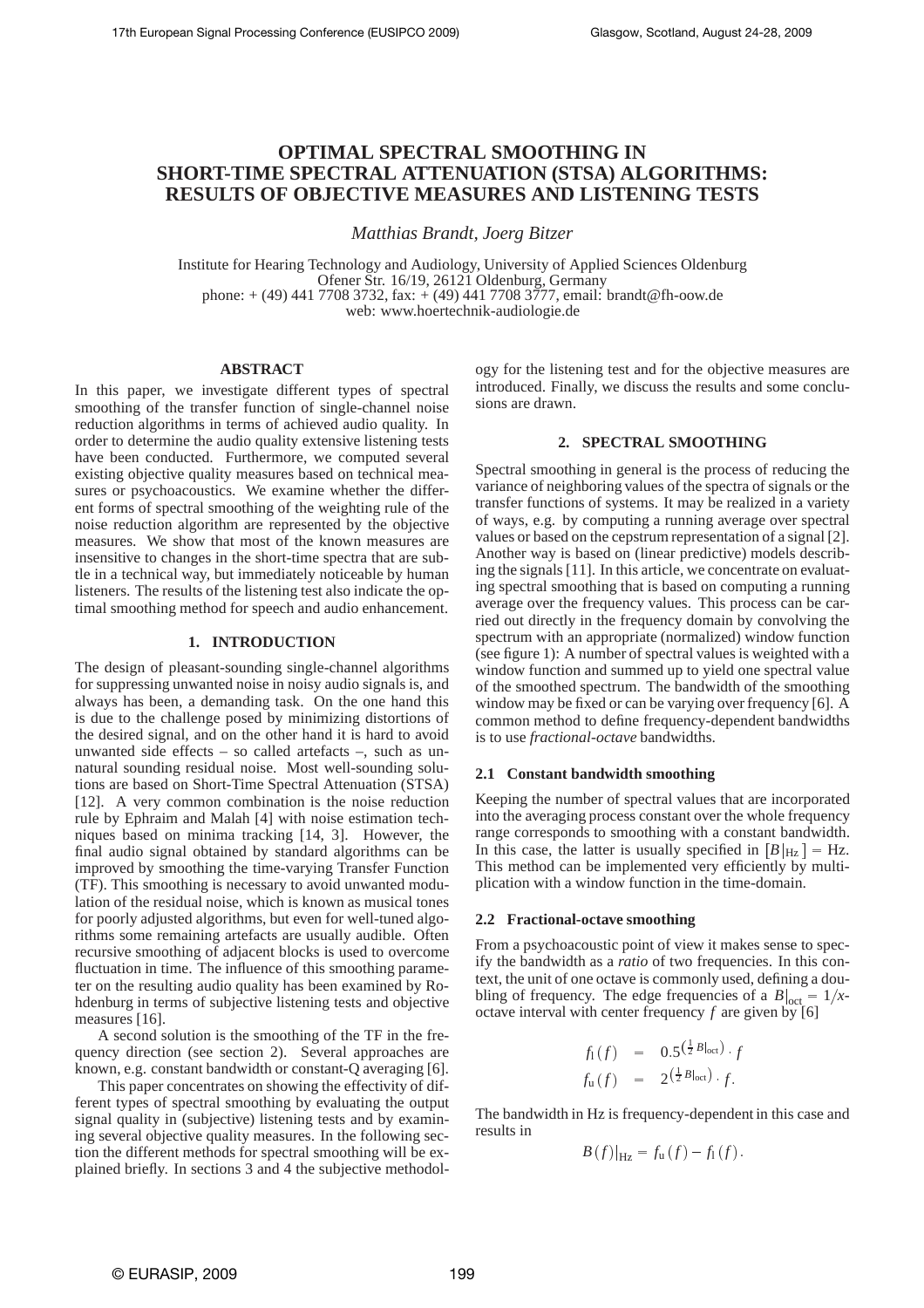

Figure 1: *Spectral smoothing by convolution in the frequency domain.* A certain, optionally frequency-dependent, number of samples of the original spectrum *H*orig is weighted with a window function and then summed up to yield one sample of the smoothed spectrum *H*smooth. In this example, the smoothing window gets broader for higher frequencies. The first half of the spectrum is shown.

## **3. TEST SIGNALS AND SUBJECTIVE QUALITY EVALUATION**

To conduct the listening tests, signals from the NOIZEUS database [7] have been used, containing short sentences in English, spoken by female and male speakers. After resampling with 16kHz and adding white noise to obtain an overall SNR of 10dB, the noisy signals have been fed through a denoising algorithm which is based on short-time spectral attenuation (STSA) by Wiener filtering. The noise-floor was estimated using the minimum statistics method [14], and to reduce the musical noise effect, the decision-directed approach [17] was used and, additionally, the maximum spectral attenuation was limited to 15dB. The algorithm benefits from spectrally smoothing the transfer function of the Wiener filter to reduce the fluctuation of the residual noise which is usually perceived as very annoying. To study the effects of spectral smoothing, output signals of a denoising algorithm have been generated with different types of spectral smoothing employed: constant bandwidth (in Hz) and frequencydependent bandwidth (in octaves).

For the subsequent listening tests the pairwisecomparison method was chosen: The ten probands were presented pairs of two randomly selected signals that had been processed with different spectral smoothing bandwidths. After listening to both signals, they were asked to choose the one containing the "most naturally sounding speech recording". Four signals for each smoothing bandwidth had to be rated this way. The ranking order of the probands' ratings was determined afterwards by applying the Bradley-Terry-Luce (BTL) model [1, 13].

## **4. OBJECTIVE QUALITY MEASURES**

Objective measures aim at predicting the audio quality perceived by a human being. The different algorithms are categorized into so-called *intrusive* and *non-intrusive* methods. Intrusive techniques are solely able to predict the relative quality by computing some kind of distance measure to a reference signal. Non-intrusive algorithms in contrast try to predict the (absolute) quality of an audio signal without any further information.

The measures investigated in this article and their respective abbreviations are: the overall SNR (SNR), the segmental SNR (SNRseg), the log-likelihood ratio (LLR), the logarea ratio (LAR), the Itakura-Saito distance (IS), the cepstral distance (CEP), the weighted spectral slope measure (WSS) [12, 5], the ITU-T's PESQ method [10, 15] (PESQ), two composite measures presented in [8] ( $MARS<sub>sig</sub>$ ,  $MARS<sub>ovl</sub>$ ), and two measures provided by the PEMO-Q algorithm [9] (PSM, PSMt).

#### **4.1 Description of the Measures**

While the SNR and SNRseg measures directly incorporate the time domain signals, the others rely on transformations of the signal. LLR, LAR and CEP are distance measures based on the difference of the coefficients of autoregressive (AR) models of the input signals. The IS tries to predict the perceived difference of two spectra, and the WSS mainly expresses the difference in spectral peak locations [12].

Considering the definition of the overall SNR – incorporating the whole signal at once –, a small correlation to the perceived quality is to be expected as human beings continuously observe the audio signal to make their decisions concerning quality. The segmental SNR takes this fact into account by averaging the SNRs of *short blocks* of audio. However, the spectral distribution of the energy is disregarded in both cases.

AR model based measures are capable of effectively indicating differences of speech spectra. These models reproduce the spectral shaping of the vocal tract. Depending on the model order, the spectral properties are captured rather roughly which makes those LPC based measures insensitive to minor changes in the signals.

The PESQ, PSM and PSMt measures aim at simulating the processing performed inside the human auditory system. These methods use some kind of auditory transform of both reference signal and signal under test. The measure of quality – or better: similarity – is then computed in the "auditory domain". The PESQ measure has been developed to assess the quality of speech transmission systems. (Although an extension to the original ITU-T Recommendation describes the application of the PESQ method for wideband audio signals, in this article the basic implementation, assuming lowbandwidth speech signals, is used.) Coarsly, the PESQ algorithm consists of

- 1. filtering both reference and test signal with a telephone handset filter
- 2. piecewise time alignment and equalisation
- 3. auditory transform
- 4. extraction of distortion parameters between the transforms of both signals
- 5. mapping to a prediction of a mean opinion score (MOS) rating

By incorporating Bark spectra, sone-loudness mapping and (simultaneous) masking effects, a subset of the mechanisms in the human auditory system is effectively reproduced.

The PEMO-Q algorithm consists of

- 1. time delay and level matching
- 2. shortening silent intervals to 200ms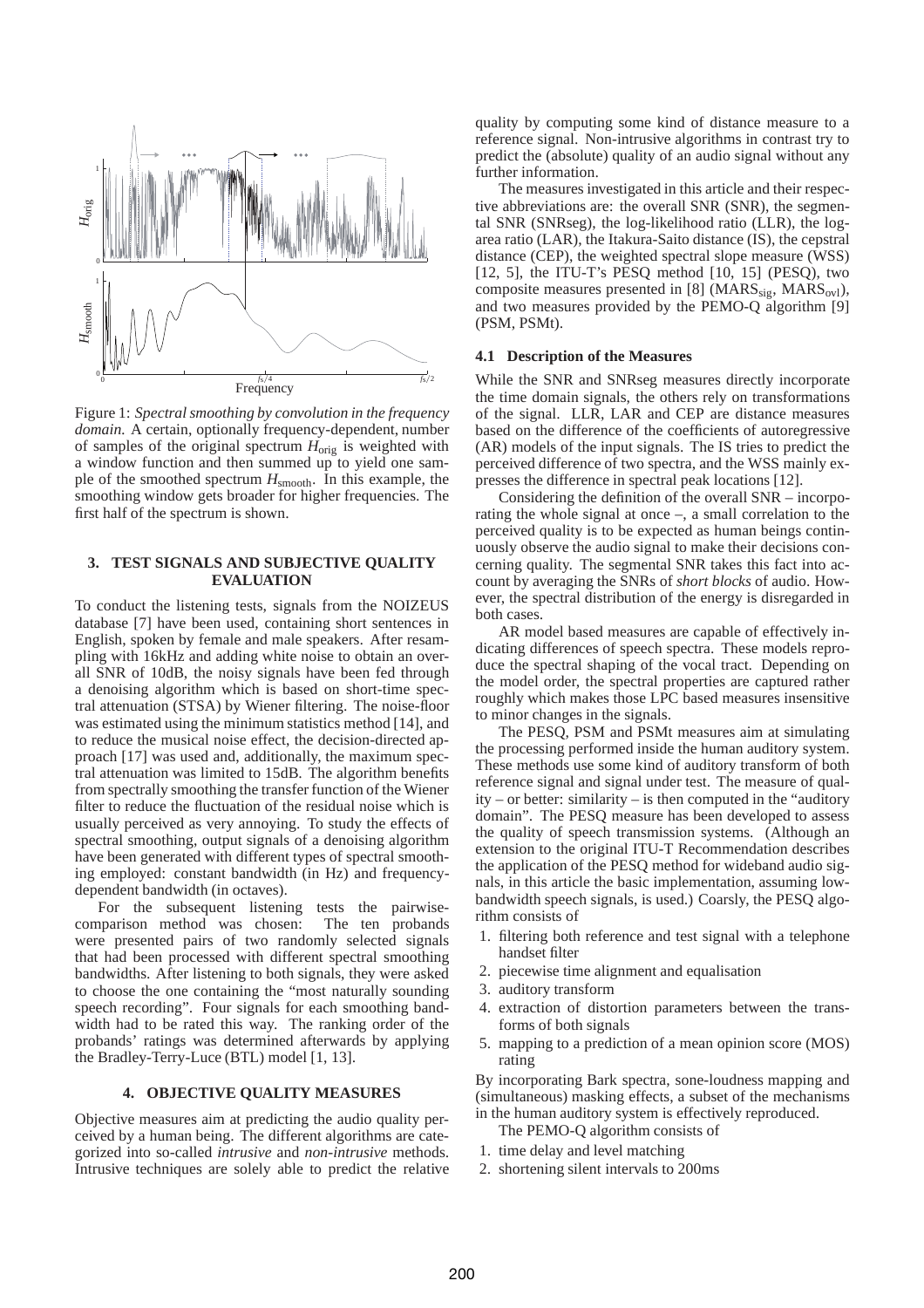3. auditory transform (employing basilar-membrane filtering, envelope extraction, adaptation and filtering by a modulation filterbank)

The auditory transform of the PEMO-Q method is able to simulate effects of the absolute hearing threshold, temporal masking and adaptation.

The composite measures presented in  $[8]$ , MARS<sub>sig</sub> and  $MARS<sub>ovl</sub>$  combine the IS and PESQ measure to attain a high correlation to subjective ratings, concerning quality of the desired signal and overall signal, respectively.

## **4.2 Range of Values**

To gain a grasp of which values are possible for the different objective measures, we mixed speech signals from the NOIZEUS database with white Gaussian noise to obtain different SNRs. Afterwards, all objective measures have been computed using noise-free signals for reference. The results are depicted as a reference for the final results in figure 2. Some objective measures show a limit for low SNR values which is caused by the underlying models that are unsuitable for highly noisy signals.



Figure 2: *Objective measures for varying input SNR.* This plot indicates how the objective measures react to different input SNRs. All diagrams in this article that contain two yaxes use triangles to assign curves. Triangles pointing to the left ( ) correspond to the left axis and legend, triangles pointing to the right  $(\triangleright)$  correspond to the right axis and legend. Generally, up or down pointing arrows  $(†, \downarrow)$  inside legend boxes indicate the direction of smaller distance to the reference signal – which is equivalent to higher audio quality of the wanted signal in the context of this article.

## **5. RESULTS**

## **5.1 Subjective Ratings**

In a first run, two listening tests were carried out to determine the preferred bandwidth of constant-bandwidth spectral smoothing and fractional-octave smoothing independently. The results of these listening tests are given in table 1. Additionally, the BTL model distances have been plotted versus the relative frequencies of the probands' ratings in figure 3a) to visualize the correlation between both values: A fair correlation can be observed, justifying the use of the BTL model – however, because the latter disregards test results with low consistency values, the highest relative frequency does not necessarily lead to the best ranking (see  $1/3$ oct vs.  $1/6$ oct).

For constant-bandwidth smoothing, the preferred bandwidth is  $B|_{\text{Hz}} = 200 \text{Hz}$ , for fractional-octave smoothing, the preferred bandwidth is  $B|_{\text{oct}} = 1/6$  oct, closely followed by  $B|_{\text{oct}} = 1/3$  oct with a very small BTL model distance, which means both methods are rated more or less the same. The consistency is not as high as we wished, showing that the test persons were not able to judge the different methods without contradiction in their rating. The level of significance for the accordance test is 99%, indicating a high agreement between the different test persons.

The results indicate that spectral smoothing with medium bandwidths has a positive influence on the perceived quality. Furthermore, too much smoothing will jeopardize the quality. This indicates that the very broad filters introduce some unwanted artefacts to the desired signal and we believe that the broader smoothing introduces unnatural sound when the filter opens, similar to breathing or sibilance sounds at higher frequencies which causes the poor rating.

|                           | Fixed         | Frequency-Dependent |
|---------------------------|---------------|---------------------|
| <b>Ranking</b>            | Bandwidth     | Bandwidth           |
|                           | 200Hz(0.00)   | $1/6$ oct $(0.00)$  |
|                           | 500Hz(0.24)   | $1/3$ oct $(0.03)$  |
| 3                         | 100Hz(0.35)   | 1 oct (0.78)        |
| 4                         | 50Hz(0.91)    | $1/12$ oct $(1.14)$ |
| 5                         | 2000Hz (0.96) | $1/24$ oct $(2.08)$ |
| Consistency $\varnothing$ | 0.72          | 0.62                |
| Level of                  |               |                     |
| significance              | 0.99          | 0.99                |

Table 1: *Results of listening tests to determine the preferred spectral smoothing bandwidths.* The listeners' task was to choose the signal with the higher naturalness of the speech sound. The number of participants was ten.

In a subsequent listening test, the first two preferred bandwidths of each type of smoothing had to be rated by the listeners to determine the overall preferred type of spectral smoothing. The results are shown in table 2 and figure 3b). The overall preferred type of spectral smoothing is fractional-octave smoothing with  $B|_{\text{oct}} = 1/3$  oct. The consistency is even lower compared to the preceding tests, which is reasonable since the test signals were much more similar concerning sound quality. The low consistency shows that for a broad range of the smoothing parameter the perceived quality is close. However, it can be seen that appropriate smoothing is a necessary step for high sound quality by the distance to the hardly-smoothed and heavy-smoothed results.

## **5.2 Objective Measures**

The curves of all objective measures in dependence on the smoothing bandwidth are presented in figure 4 for constant-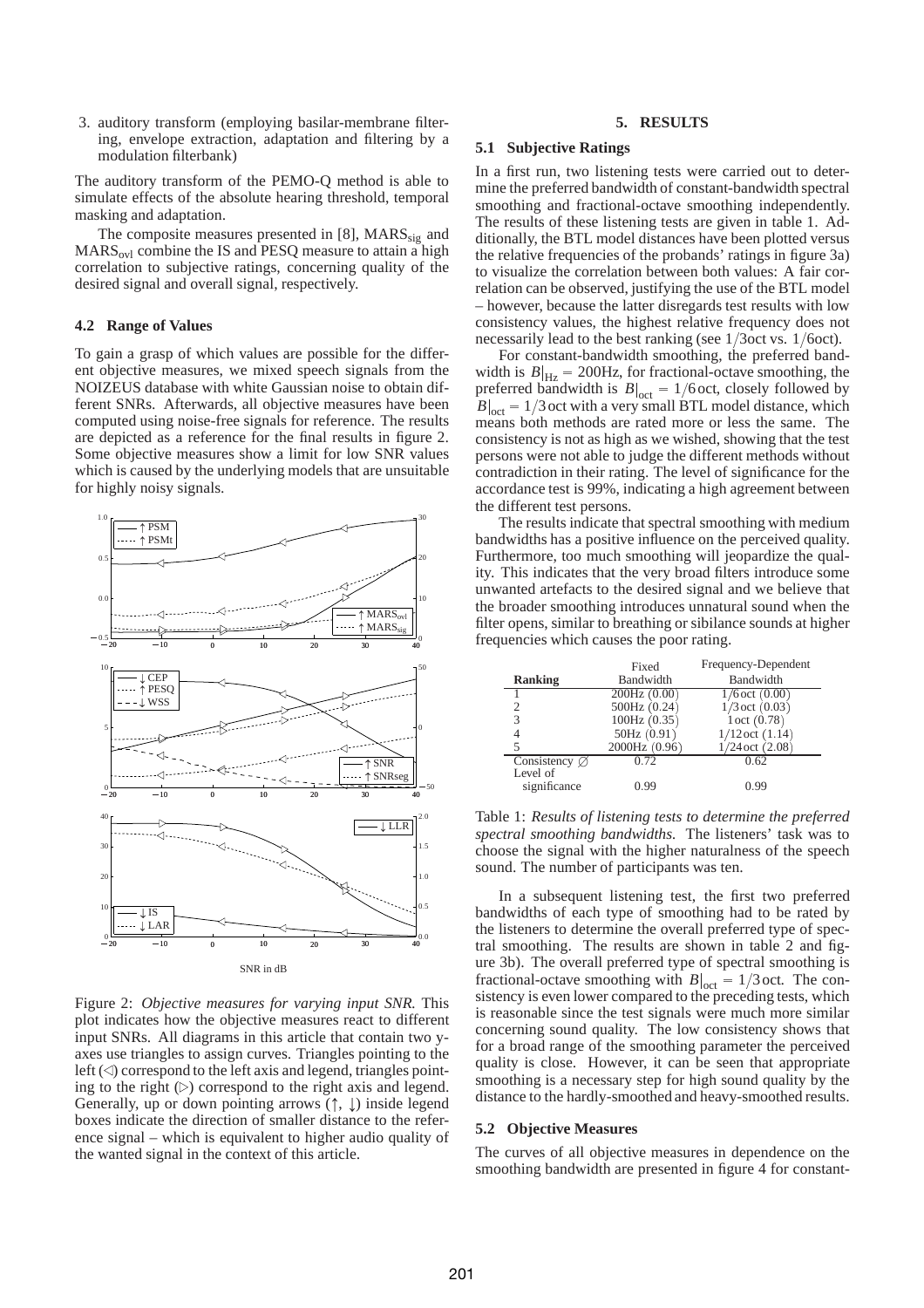| <b>Ranking</b>            | Bandwidth          |  |  |  |  |  |
|---------------------------|--------------------|--|--|--|--|--|
|                           | $1/3$ oct $(0.00)$ |  |  |  |  |  |
| $\mathcal{L}$             | 500Hz (1.03)       |  |  |  |  |  |
| 3                         | $1/6$ oct $(1.20)$ |  |  |  |  |  |
|                           | 200Hz (1.22)       |  |  |  |  |  |
| Consistency $\varnothing$ | 0.60               |  |  |  |  |  |
| Level of significance     | 0.99               |  |  |  |  |  |

Table 2: Results of listening tests to determine the overall preferred spectral smoothing bandwidth. The listeners' task was to choose the signal with the higher naturalness of the speech sound. The number of participants was ten.



Figure 3: Computed BTL model distances plotted versus the *relative frequencies of the probands' ratings.* The results of the first two runs to determine the preferred constant bandwidth and fractional-octave bandwidth smoothing individually are shown in diagram a), the results of the second run to determine the overall preferred bandwidth are shown in diagram b).

bandwidth smoothing and figure 5 for fractional-octave smoothing. The values of the objective measures are the average results for 30 test signals (15 male, 15 female speakers) per smoothing bandwidth.

Most of the measures indicate a gain in quality of the denoised signal compared to the unprocessed one. For example the LAR is on average at a value of eight for all linear smoothing methods. This low value corresponds to an unprocessed quality at an SNR of 40dB (see figure 2), which means a quality gain equivalent of 30 dB SNR enhancement was achieved (input SNR was 10dB). The values for other measures (e.g. PESQ) are much smaller but mostly above a corresponding SNR of 20dB, which still means an enhancement of 10dB compared to the unprocessed signal.

The range of all computed measures is very small (note the different scaling of the y-axes) compared to the overall range given in figure 2. However, the differences between smoothing with narrow and broad bandwidth and the corresponding perceived signal quality rated by human subjects is much higher.

If we compare the objective results with the results of the listening tests it can be seen that none of the objective measures has a clear maximum like the results in the listening tests. Most show a monotonic relationship between quality measure and bandwidth of the smoothing. Measures with slight maxima like IS (figure 5) and LLR predicted the worst quality at regions were the subjective tests indicates best quality. For the psychoacoustically motivated measures (PESQ and PSM) the results are not very encouraging. They indicate that more smoothing is better.

The only measure that follows the subjective listening re-

sults in an overall trend is MARS<sub>sig</sub>. This measure predicted the best quality at  $1/3$  octave, which is the best result given in the listening test.

For comparison purposes, the bandwidths corresponding to the best sound quality are summarized in table 3: results of the listening tests are juxtaposed with the bandwidths that the objective measures indicate to be optimum.



Figure 4: *Objective measures for constant-bandwidth smoothing.*

#### **6. CONCLUSIONS**

In this paper we have shown by analyzing listening test results that spectral smoothing is a necessary step for highquality noise reduction systems. The results clearly indicate that the smoothing should not be too broad because of unwanted side effects like "noise breathing" and not too narrow since the desired reduction of noise modulation is not successful in this case. The choice of the optimal solution is not that obvious, it seems as if it is a matter of taste and sound material. However, smoothing is a vital component for noise reduction. Furthermore, the results of the objective measures show a relatively small dependency on the employed smoothing method, even though the subjective impact of smoothing is large for the noise and the desired signal quality.

#### **7. ACKNOWLEDGEMENT**

This research was (partly) funded by grant 17N3008 of the German Federal Ministry of Education and Research (BMBF). The views and conclusions contained in this document, however, are those of the authors.